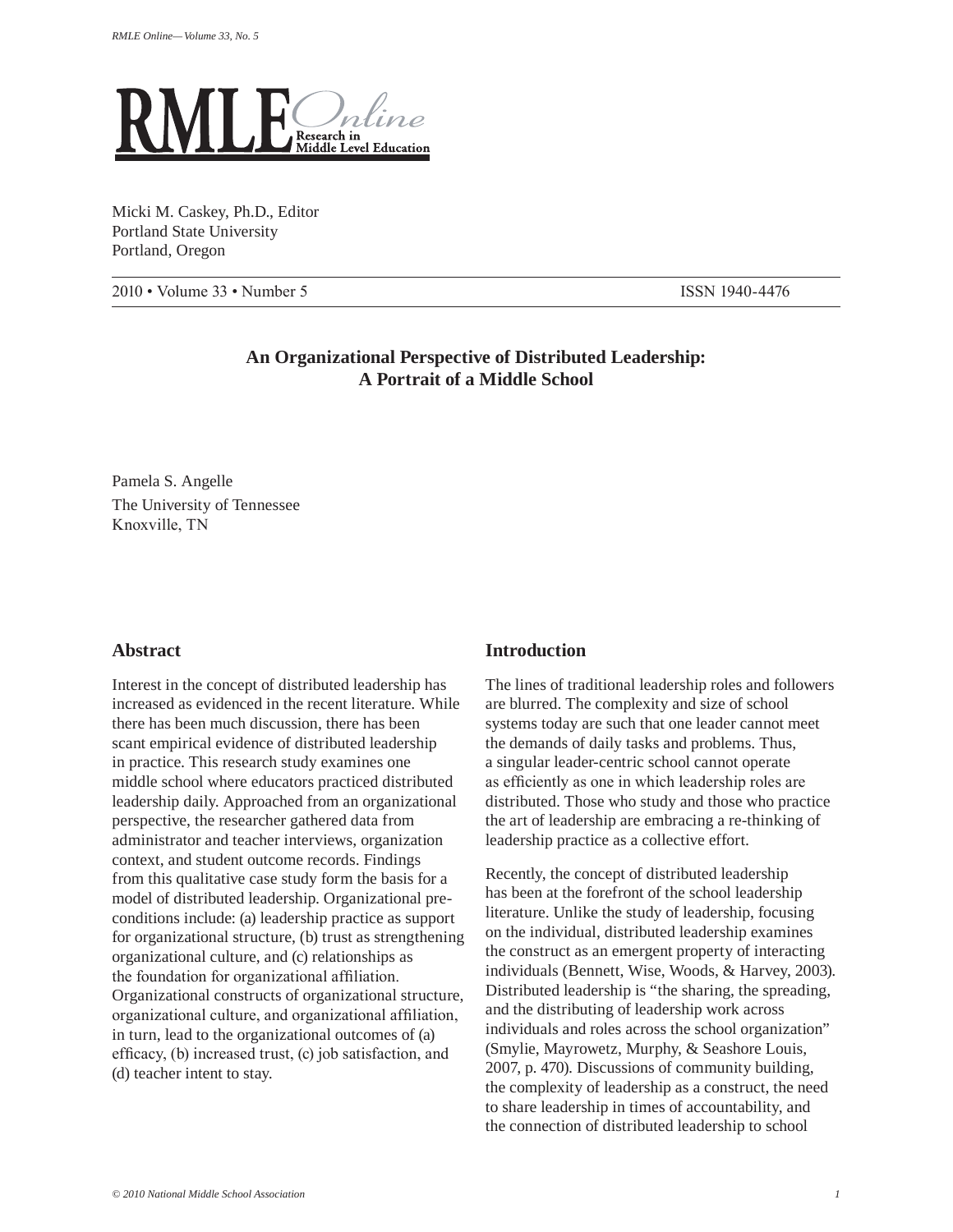improvement (Doyle, 2004; Halverson, 2006; Harris, 2005; Hartley, 2007; Storey, 2004; Wright, 2008) have increased interest about this concept. While there has been much discussion, there has been little empirical evidence in the literature of distributed leadership in practice. District policy makers and practitioners of leadership at the school level need a model of distributed leadership practice from an organizational perspective. Such a model, based on an examination of distributed leadership in a school setting, can serve as a guide for school effectiveness.

This article offers an in-depth look at one middle school where leadership spreads throughout the organization and is regularly practiced by administrators, teachers, and staff. The following case study provides a rich description of perceptions and practices of distributed leadership enacted on a daily basis. The article also examines the construct through the lens of organizational operations; that is, the school culture, the organizational structure, and the organizational collegiality, as expressed through relationships, trust, and the daily practice of leadership. To guide this inquiry, the researcher considered the following questions:

- 1. What organizational components are necessary for successful distributed leadership?
- 2. What organizational outcomes are facilitated by successful distributed leadership practices?

# **Theoretical Framework**

The theoretical framework for this study is grounded in the literature of teacher empowerment, distributed leadership, and the middle school concept.

#### **Teacher Empowerment**

The concept of teacher empowerment grew from the school effectiveness, school improvement, and school reform literature. Empowerment has been defined as administrative power sharing (Blasé & Blasé, 1999; Sweetland & Hoy, 2000), a process for teacher growth (Short, 1994), and as an opportunity for autonomy (Lightfoot, 1986). Schools where teachers reported feeling empowered cited the importance of the leader. Gonzales and Short (1996) found that the more empowered teachers felt in their work, the less they believed that coercion and punishment were used by their principals to influence the work of teachers. Moreover, these teachers believed in the expertise of the principal and that their principals were responsive and caring.

Schools where empowerment is advocated create opportunities for teachers to develop skills and encourage risk taking and new ideas (Short, 1994). Shared decision making has also been found as a key component to teacher empowerment (Rice & Schneider, 1994; Rinehart & Short, 1994; Rinehart, Short, Short, & Eckley, 1998). However, teacher shared decision making, while critical, will only be embraced if teachers feel their opinions will have an impact on organizational outcomes (Short, Greer, & Michael, 1991).

Trusting relationships, organizational structure, and communication are notable elements of teacher empowerment (Crowther, Kaagan, Ferguson, & Hann, 2002; Hoy, Smith, & Sweetland, 2002; Short, Greer, & Michael, 1991). Hoy and Miskel (2008) reported that trust in a school is based on the interdependence of the relationships of the members of the organization.

This is particularly true of the relationship between the principal and the teachers. Hoy and Miskel stated,

When the faculty has a high level of trust toward the principal, the faculty also believes that the principal is benevolent, reliable, competent, honest, and open in interactions with teachers. (p. 192)

The culture of trust in a school is the collective trust between all parties; that is, the administrators, the teachers, the parents, and the students. Hoy and Miskel also pointed out that "the evidence is mounting that trusting relations among teachers, parents, and students promote student achievement and improvement" (p. 194).

## **Distributed Leadership**

### **Distinctions and Definitions**

To understand the concept of distributed leadership, it is important to consider what it is not. Delegation of tasks or dividing responsibilities according to role is not distributed leadership (Timperly, 2005; Watson & Scribner, 2007). In their case study research of distributed leadership, Watson and Scribner found the schools that purport to practice distributed leadership actually delegate "responsibilities without passing on the accompanying authority traditionally invested in those who perform such duties" (p. 457). Harris (2005) referred to this as "misguided delegation" (p. 261).

Distributed leadership moves beyond the single charismatic leader who transforms an organization to the idea that leadership is "stretched over" many individuals in the organization. In such organizations,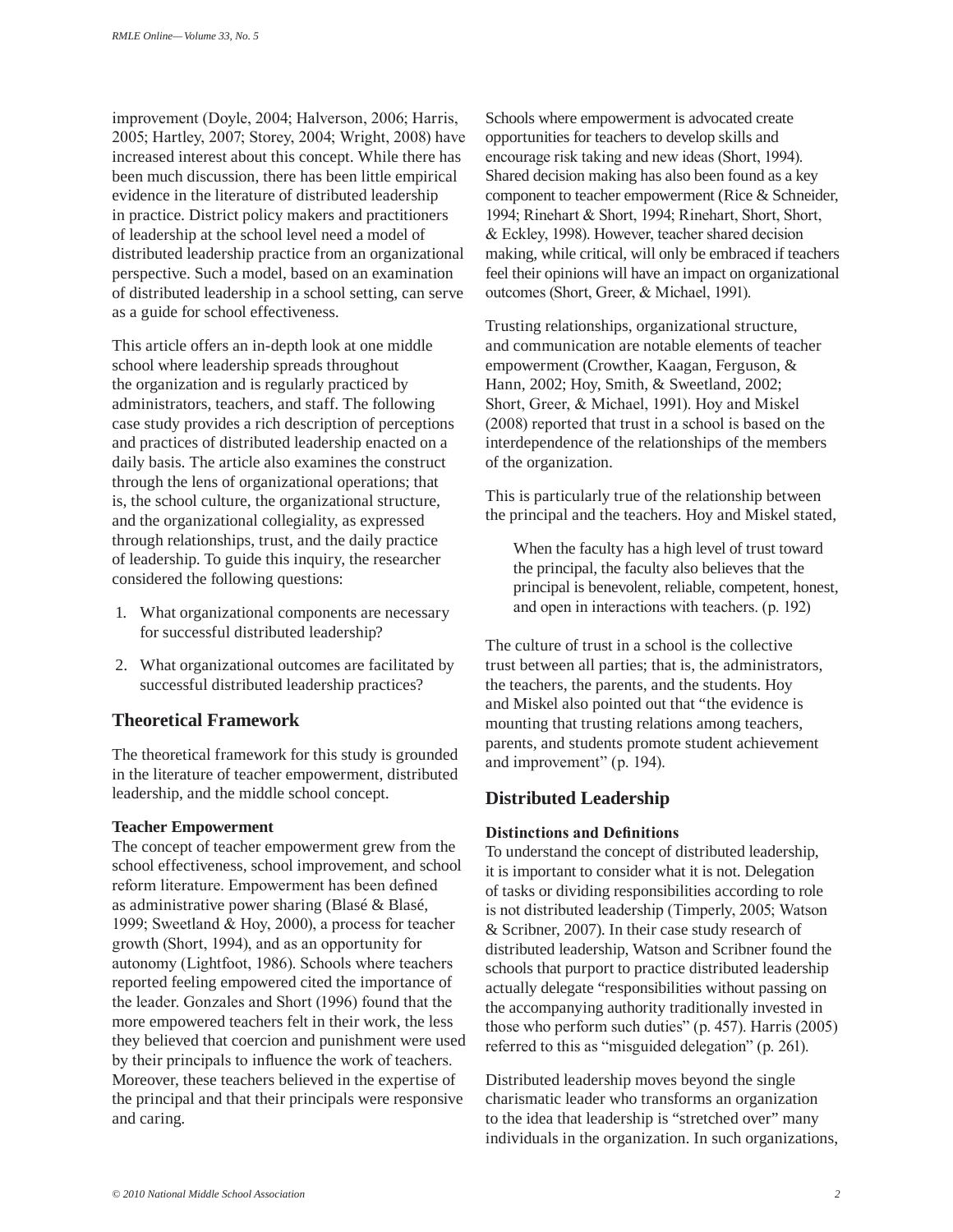the tasks of leadership are performed through the interaction of multiple individual leaders (Spillane, Halverson, & Diamond, 2001). The interactions of the organization's members are a key aspect of distributed leadership. Equally important are the contexts where these interactions occur (Harris, 2005; Spillane et al., 2001). Smylie and associates (2007) referred to this as leadership sharing, spreading, and distributing involving "multiple actors across multiple roles and multiple levels of school organization" (p. 475).

A linear, hierarchical model of leadership gives way to a model of leadership built on task expertise and the context of the problem at hand. Thus, distributed leadership focuses on the goals of the group, rather than the actions of one (Copland, 2003; Gronn, 1996). Sharing goals and a purpose requires a shift in thinking where leadership is concerned. This new thinking embraces a redistribution of power, allocating tasks to those who hold the greatest expertise (Copland, 2003). Halverson (2006) discussed two dimensions of the distribution of tasks, social distribution and situated distribution. Social distribution "describes how tasks are defined, shared, and co-constructed among actors in schools," while the situated distribution of tasks "describes how structures are configured to shape the practices of teaching and learning in schools" (p. 3). The way in which leaders use these dimensions to shape school structure does much to determine the success of the teaching and learning which takes place in the organization (Halverson).

Copland (2003) set forth preconditions that must exist in the organization if distributed leadership is to be successful. These include:

- The development of a culture within the school that embodies collaboration, trust, professional learning, and reciprocal accountability.
- Strong consensus regarding the important problems facing the organization.
- A need for rich expertise with approaches to improving teaching and learning among all those working in the school. (p. 379)

Research has pointed to the importance of trust in an organization practicing distributed leadership (Bennett et al., 2003; MacBeath, 2005; Smylie et al., 2007). Relationships built on trust can operate at the individual, interpersonal, whole school or community level (MacBeath). Organizational trust is the foundation for those elements necessary

for successful distributed leadership; that is, collaboration, communication, joint problem solving, and honest feedback (Smylie et al.).

## **The Middle School Concept**

A discussion of the middle school concept as articulated in *Turning Points: Preparing American Youth for the 21st Century* (Carnegie Council on Adolescent Development, 1989) and *Turning Points 2000: Educating Adolescents in the 21st Century* (Jackson & Davis, 2000) provides a necessary lens for viewing the middle school in this study. The Carnegie Corporation of New York established the 1987 Task Force on the Education of Young Adolescents to examine the conditions of young adolescents (youth ages 10 to 15 years old), which resulted in recommendations for the educational improvement of these youth and their development (Jackson & Davis). Recommendations from this task force centered on eight principles: (a) small learning communities, (b) a core of common knowledge, (c) an organizational structure for success, (d) teacher and principal responsibility for decision making, (e) expert teachers for this age group, (f) promotion of adolescent health, (g) alliance with families, and (h) partnerships between school and community (Jackson & Davis).

In practice, these recommendations took shape as interdisciplinary teaming, advisory groups, common planning time for teachers, and instruction emanating from a core curriculum. Jackson and Davis (2000) furthered these ideas through their discussion of alignment of curriculum, instruction, and assessment as well as an emphasis on relationships for learning, shared decision making, the importance of professional development, and representative participation in school governance. National Middle School Association also identified these characteristics in *This We Believe: Successful Schools for Young Adolescents* (2003) and *This We Believe: Keys to Educating Young Adolescents* (2010) position papers on middle school education.

# **Methodology**

Yin (1994) cited the case study as a research strategy useful when the focus of the study is on "a contemporary phenomenon within some real-life context" (p. 1). This study sought to investigate the phenomenon of distributed leadership through an examination of the relationships and practices of the members of one school within the context of that organization. This case study was part of a larger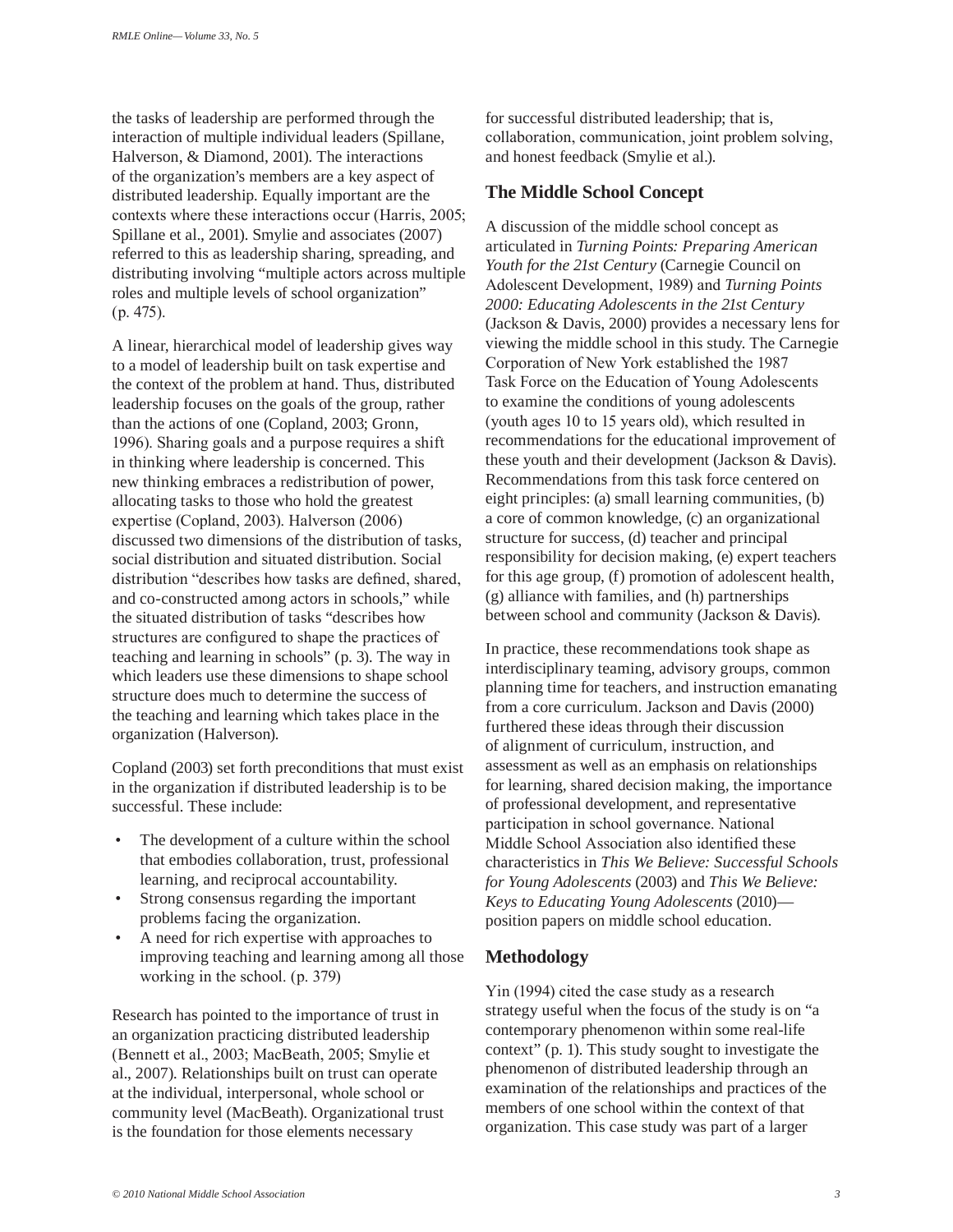study on leadership that took place in a southeastern U.S. state. The researchers contacted the school districts in counties surrounding the state's flagship university with a request to nominate schools that exhibited leadership distributed across school personnel. Principals and teachers were interviewed regarding their perceptions of leadership, as practiced in their schools. Following school observations and interviews with 11 principals, 2 assistant principals and 49 teachers, one middle school, Autumn Lake Middle School (ALM)<sup>1</sup> emerged as an effective model of distributed leadership. Upon request, the school agreed to serve as a case study site.

To provide a rich thick description of Autumn Lake, additional data were gathered. These data included demographics, contextual observations, and statewide standardized test data. The researchers conducted interviews with the principal, the assistant principal, and nine teacher volunteers, approximately 25% of the total faculty (see Table 1). Contextual observations triangulated findings from the interviews. Interviews were analyzed using QDA Miner 3.0.3, a qualitative analysis software program. Transcribed verbatim interviews were independently coded by two researchers. After three iterations of coding, data analysis led the researchers to identify

three themes related to the ALM organization: (1) leadership practices, (2) climate of trust, and (3) positive relationship building. Each of these themes encompassed constructs practiced daily at ALM. This research documents the practices of this school and the perceptions of the principal and teachers regarding the organization in which they work. The researcher used member checks to ensure validity of findings. Following the documentation of findings, a model of distributed leadership for middle schools is presented.

# **Autumn Lake Middle School**

### **School Context**

Autumn Lake Middle School (ALM) is part of the Mountain Ridge School system, located within the city of Mountain Ridge. During the 2007–2008 school year, 507 students attended this fifth through eighth grade school. This population included Caucasian (74%); African American (20%); and Hispanic, Asian, or Pacific Islander (6%). Of these students, 42% were economically disadvantaged students, 1% of the students were English Language Learners, and 13% were students identified with disabilities. The staff included 35 licensed and highly qualified teachers, 10 paraprofessionals, one guidance counselor, and two administrators (Fox, 2007).

| Respondent     | Gender | Position                   | Grade Level Taught | Years of Experience |
|----------------|--------|----------------------------|--------------------|---------------------|
| Teacher        |        |                            |                    |                     |
| 1              | Female | <b>Social Studies</b>      | 5th                | 22                  |
| $\overline{2}$ | Male   | Physical Education         | 5th-8th            | 14                  |
| 3              | Female | English/Lang. Arts         | 6th                | 8                   |
| 4              | Male   | Math                       | 8th                | 24                  |
| 5              | Female | Math                       | 7th                | 21                  |
| 6              | Female | Reading                    | 5th                | 13                  |
| 7              | Male   | Technology coordinator     | 5th-8th            | 9                   |
| 8              | Male   | Special Education          |                    |                     |
|                |        | Reading and Math           | 7th-8th            | 8                   |
| 9              | Female | Reading                    | 8th                | 6                   |
| Administrator  |        |                            |                    |                     |
| 1              | Male   | Principal                  |                    | 36                  |
| 2              | Male   | <b>Assistant Principal</b> |                    | 28                  |

Table 1 *Context of Respondents*

1 Autumn Lake Middle School and Mountain Ridge are pseudonyms, used to ensure confidentiality.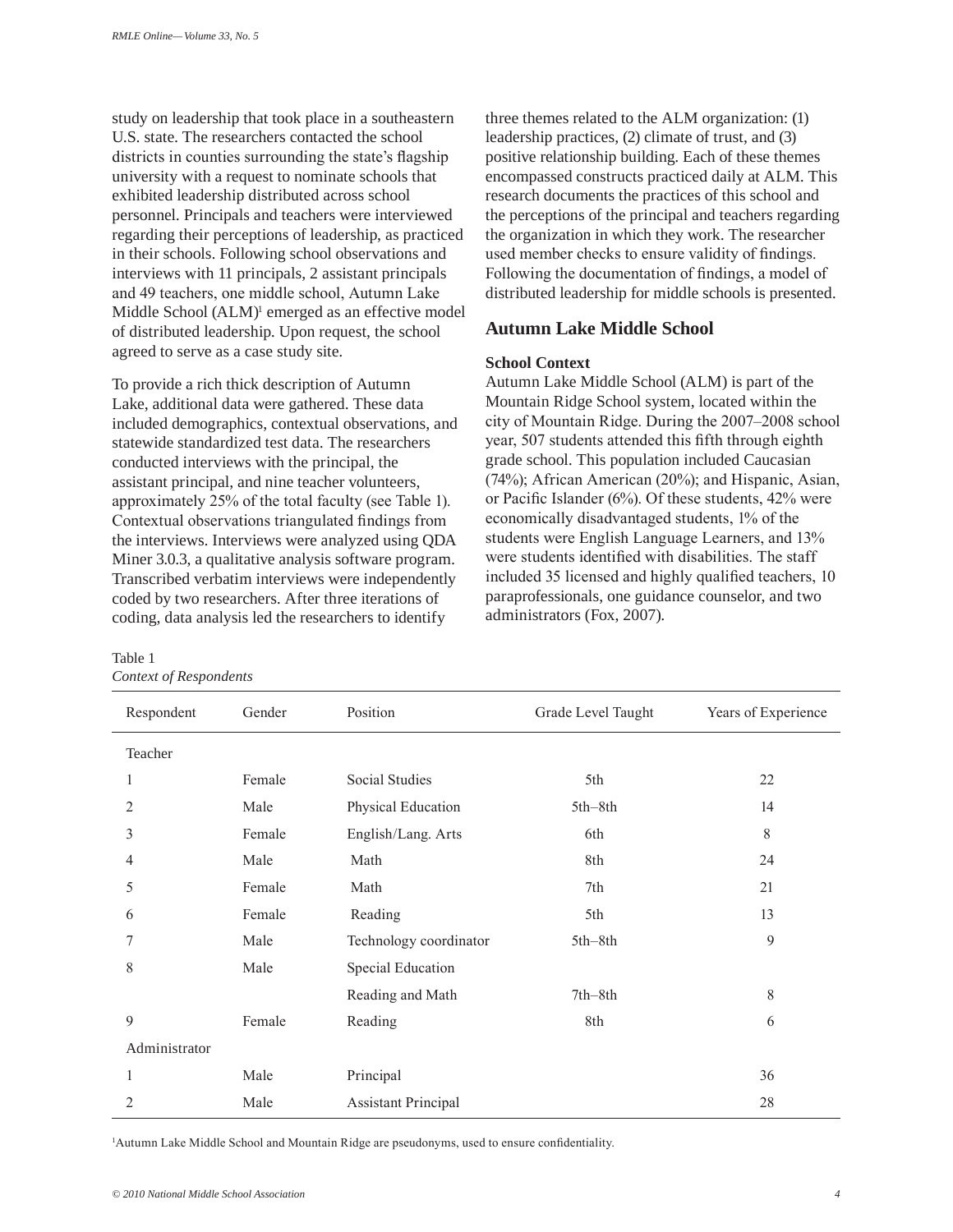About 29% of students enrolled were from outside the school district and paid tuition to attend this public school, a phenomena associated with an "open district;" that is, willing to accept tuition paying, outof-district students. Because schools in the Mountain Ridge School District have reached capacity in every grade, tuition student enrollment was halted to reduce overcrowding in the classrooms. For example, Autumn Lake Middle School was designed for 125 students per grade. In 2007, both the seventh and eighth grades enrolled 135 students per grade (Fox, 2007).

The original middle school was at one time a high school, which housed the African American population of the area. Built in the 1920s, this facility fell into disrepair. The current middle school was redesigned as a state-of-the-art facility in 2002 and built adjacent to the current high school. When the new school was completed, grades five through eight were moved together to become Autumn Lake Middle School (Fox, 2007).

While the facility is relatively new, history remains a significant part of the school culture. Murals in each hallway represent historical areas of the town of Mountain Ridge. The commons area of the school used trusses and bricks from an old community school, demonstrating the importance of preserving the past as a vital component of the future. The gymnasium honors a former legendary basketball coach at the high school, a coach known for modeling the ideal that character is more important than winning (Fox, 2007).

### **Student Outcome Data**

In an effort to provide a holistic picture of Autumn Lake Middle School, additional contextual data are provided. Student outcomes provide a window into the results of organizational goals and objectives as well as a distal link from leadership to the classroom.<sup>2</sup> Table 2 summarized the 2007–2008 school year disciplinary data. Only suspension data were included in the table, because no students were expelled during this school year.

The value added gains for each subject area are found in Table 3. Value added data were measured by grade and by subject. These data were an indication of the school's annual influence on a child's academic achievement. Gains were calculated from the state's criterion referenced test (CRT) and reported as a three-year average. State CRT gain reports were based on the CRT normal curve equivalent (NCE)

| Table 2                                                 |  |
|---------------------------------------------------------|--|
| Autumn Lake Middle School Disciplinary Data (2007–2008) |  |

|                         |    | # Suspensions % Suspensions |
|-------------------------|----|-----------------------------|
| Suspension by Ethnicity |    |                             |
| African American        | 7  | 7.1                         |
| Asian/Pacific Islander  | 0  | 0.0                         |
| Hispanic                | 1  | 3.7                         |
| Native American         | 0  | 0.0                         |
| White                   | 7  | 1.9                         |
| Suspension by Gender    |    |                             |
| Female                  | 4  | 1.7                         |
| Male                    | 11 | 4.1                         |
| Suspension by All       | 15 | 3.0                         |

from 1998. NCE percentiles were used to provide consistency between the value added report and the achievement report. The state assign letter grades based on the amount of mean gain calculated for students in each subject and grade for the three most recent years and for a three-year average gain. This letter grade was determined by the school's student gains compared to the expected gains of students from across the state.

ALM achievement data are listed in Table 4. The achievement scores were based on a possible 99 points (99 indicating no questions missed on the comprehensive achievement test). Like the letter grade assigned to the value added scores, letter grades were also assigned to each school based on the school's student academic achievement CRT scores compared to students from across the state. These letter grades, like the value added grades, stemmed from a range of scores determined by the state (J. L. Fox, personal communication, February 4, 2009).

The annual yearly progress of Autumn Lake Middle School's subgroups is shown in Tables 5 and 6. Table 5 outlines the progress of students in math, while Table 6 delineates the progress of students in reading, language arts, and writing. Both tables provide the percentage of students in each subgroup scoring below proficient, proficient, and above proficient at

2 All outcome data and accompanying explanations are retrieved from Tennessee Department of Education found at http://www.tennessee.gov/ education/ unless otherwise indicated.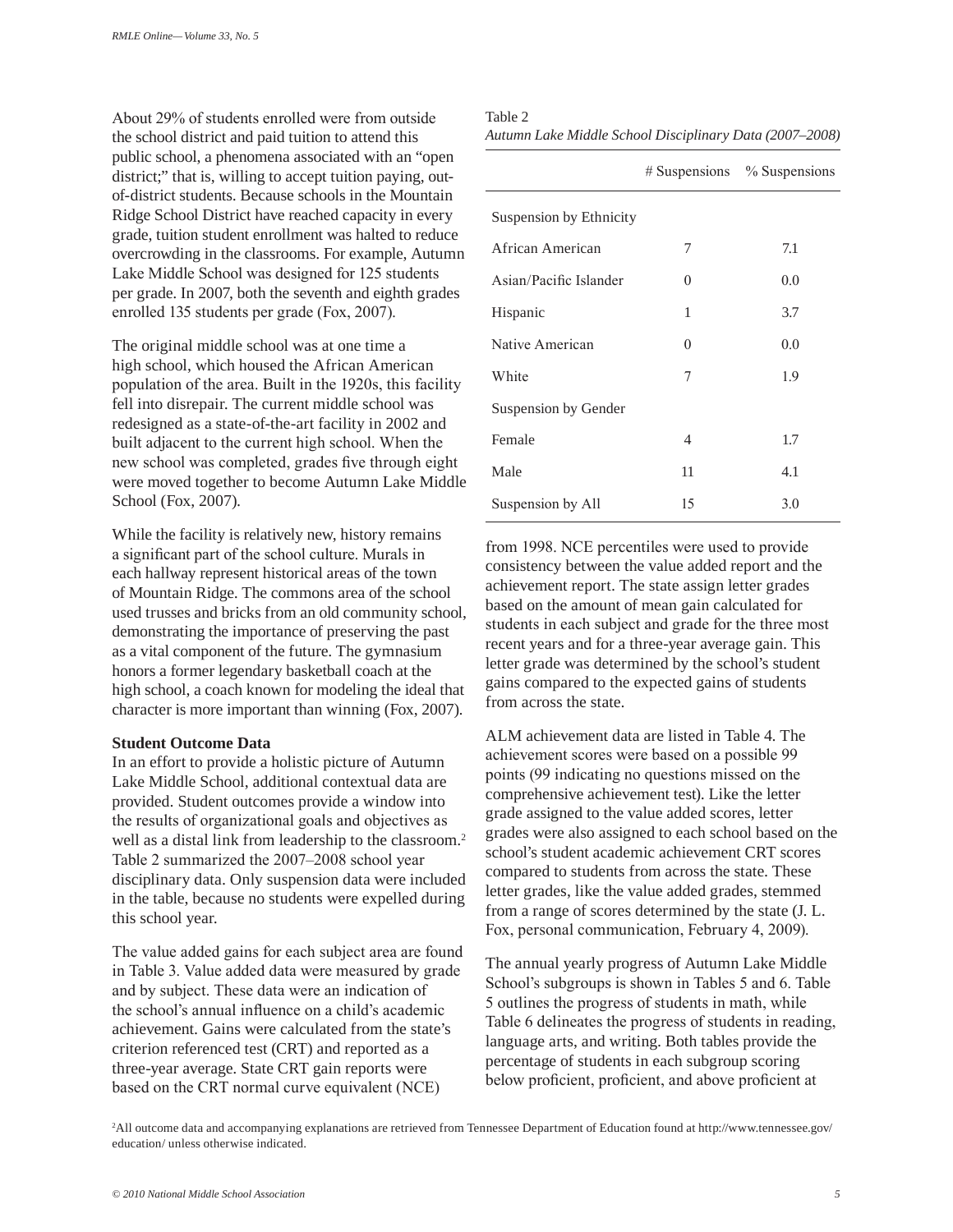| <b>Subject Tested</b> |               | 2007       | 2008          |            |  |  |  |  |
|-----------------------|---------------|------------|---------------|------------|--|--|--|--|
|                       | <b>Status</b> | Mean Gain* | <b>Status</b> | Mean Gain* |  |  |  |  |
| Math                  | A             | 4.3        | А             | 3.7        |  |  |  |  |
| Reading/Language      | A             | 5.3        | A             | 5.5        |  |  |  |  |
| Social Studies        | A             | 3.9        | A             | 2.3        |  |  |  |  |
| Science               | А             | 5.2        | A             | 3.5        |  |  |  |  |

#### Table 3 *Autumn Lake Middle School Growth Data (Value Added)*

\*CRT 3-year average reported in state CRT NCE's basis 1998

#### Table 4

*Autumn Lake Middle School State CRT Academic Achievement Data*

| <b>Subject Tested</b> |       | 2006  |       | 2007  | 2008  |       | 2008 State |       |  |  |  |
|-----------------------|-------|-------|-------|-------|-------|-------|------------|-------|--|--|--|
|                       | Score | Grade | Score | Grade | Score | Grade | Score      | Grade |  |  |  |
| Math                  | 62    | A     | 64    | A     | 66    | A     | 58         | A     |  |  |  |
| Reading/Language      | 62    | A     | 65    | A     | 68    | А     | 57         | A     |  |  |  |
| <b>Social Studies</b> | 66    | A     | 68    | A     | 69    | A     | 55         | B     |  |  |  |
| Science               | 64    | A     | 66    | A     | 67    | A     | 56         | B     |  |  |  |

ALM as well as the most recent percentage of below proficient, proficient, and above proficient at the state level. In addition, the current, two- and three-year average for the combined proficient and advanced scores are provided for ALM and for the state. These percentages allow for easy comparison of Autumn Lake Middle School students to students from across the state. Finally, the annual target percentage is given for the school and the state in both math and reading/ language arts/writing.

### **The Middle School Concept as Practiced at ALM**

Autumn Lake Middle School embraced many of the elements advocated by *Turning Points 2000* (Jackson & Davis, 2000) and *This We Believe* (National Middle School Association, 2003, 2010). Teachers were members of at least two teams, the interdisciplinary grade level team, consisting of teachers at one grade level who instructed the same group of students, and the subject area team, consisting of all teachers at all grade levels who teach the same subject. Some teachers were also members of the leadership team, the cross-school group that met once a week with the principal. These teachers were elected by the teachers in their grade

level, were paid a stipend for their time, and rotated off the leadership team, only when they chose to do so. The goal of this group was information gathering and decision making. Decisions were made only after information was taken to the grade level teams, which sent their decision back to the leadership team through their representative. All decisions were made through consensus, with the principal's opinion carrying equal weight with the other members of the team. Representatives from grades, special activities, staff, and special education all participated. Decisions ranged from curriculum programs to budget to school policy.

Interdisciplinary teams were required to meet once a week during their common planning times. These teachers made their own schedules, with the lunch period the only item that could not be changed. Student progress and problems, home visits, and family conferences were part of these meetings, in addition to instructional planning. Frequent monitoring of state mandated testing data assisted the teachers in their instructional planning. Subject area teams met before or after school, as needed, for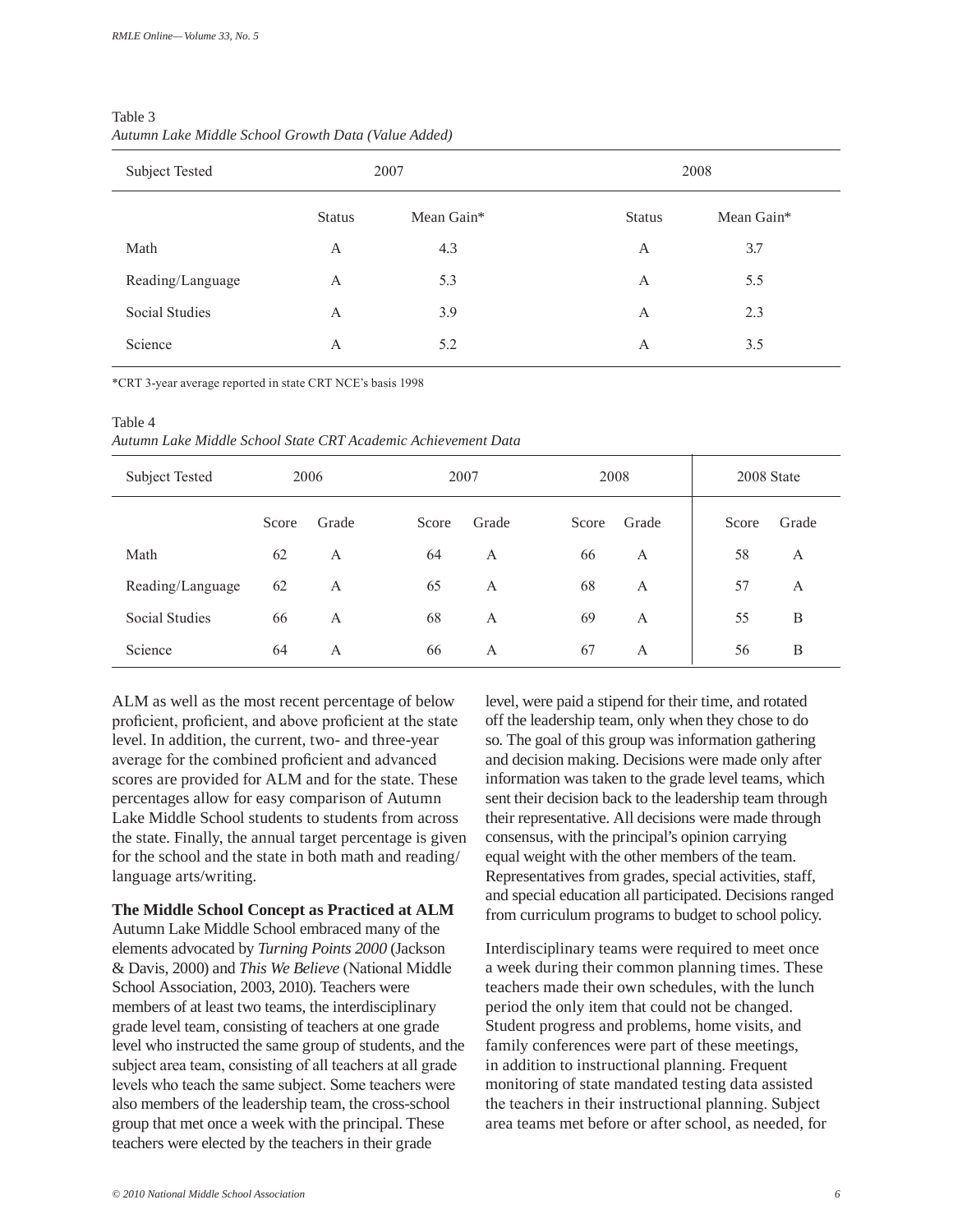| Table 5                                                         |  |
|-----------------------------------------------------------------|--|
| Autumn Lake Middle School Annual Yearly Progress Math Subgroups |  |

|                                   | Autumn Lake Middle School 2007 |                                         |            |                   |                                    |                                                  |                                                              | Autumn Lake Middle School 2008 |                                         |           |                  |                                  |                                                  |                                                      | State 2008           |                                               |           |                  |                                      |                                                 |                                                                            |  |
|-----------------------------------|--------------------------------|-----------------------------------------|------------|-------------------|------------------------------------|--------------------------------------------------|--------------------------------------------------------------|--------------------------------|-----------------------------------------|-----------|------------------|----------------------------------|--------------------------------------------------|------------------------------------------------------|----------------------|-----------------------------------------------|-----------|------------------|--------------------------------------|-------------------------------------------------|----------------------------------------------------------------------------|--|
|                                   | Target<br>95%                  | Target % Proficient & Advanced = $83\%$ |            |                   |                                    |                                                  |                                                              | Target<br>95%                  | Target % Proficient & Advanced = $89\%$ |           |                  |                                  |                                                  |                                                      | Target<br>95%        | Target % Proficient & Advanced = $89\%$       |           |                  |                                      |                                                 |                                                                            |  |
| Subgroup                          | Tested<br>$\%$                 | Prof<br>Below<br>$\geqslant$            | $9/6$ Prof | Adv<br>$\lesssim$ | Adv<br>ళ<br>Prof.<br>$\mathscr{S}$ | Avg<br>$\Sigma$<br>$\sim$<br>Adv<br>$%$ Prof $&$ | Avg<br>$\overline{y}$<br>$\sim$<br>Ådv<br>ళ<br>Prof.<br>$\%$ | Tested<br>$\lesssim$           | Prof<br><b>Below</b><br>$\%$            | $\%$ Prof | Adv<br>$\approx$ | Adv<br>ళ<br>Prof.<br>$\geqslant$ | Avg<br>$\Sigma$<br>$\sim$<br>Adv<br>$%$ Prof $&$ | Avg<br>$\geq$<br>$\sim$<br>Ådv<br>ళ<br>Prof.<br>$\%$ | Tested<br>$\lesssim$ | Prof<br><b>Below</b><br>$\mathcal{S}^{\circ}$ | $\%$ Prof | Adv<br>$\approx$ | ਠੇ<br>≺<br>ళ<br>Prof.<br>$\geqslant$ | Avg<br>$\Sigma$<br>$\sim$<br>Adv<br>ళ<br>% Prof | Avg<br>$\geq$<br>$\sim$<br>Adv<br>ళ<br>Prof.<br>$\mathcal{S}_{\mathsf{0}}$ |  |
| All Students                      | 100                            | $\overline{7}$                          | 37         | 56                | 93                                 | 95                                               | 95                                                           | 100                            | $\overline{4}$                          | 33.3      | 62.4             | 96                               | 95                                               | 95                                                   | 100                  | 9                                             | 45.4      | 45.6             | 91                                   | 91                                              | 90                                                                         |  |
| African American                  | 99                             | 17                                      | 49         | 34                | 83                                 | 89                                               | 88                                                           | 99                             | 11                                      | 46.7      | 42.4             | 89                               | 86                                               | 89                                                   | 100                  | 16                                            | 57.7      | 26.1             | 84                                   | 83                                              | 82                                                                         |  |
| Asian Pacific Islander            | 100                            | *                                       | *          | $\ast$            | *                                  | *                                                | *                                                            | 100                            | *                                       | $\ast$    | $\ast$           | $\ast$                           | *                                                | $\ast$                                               | 100                  | 3                                             | 26.7      | 70.4             | 97                                   | 97                                              | 97                                                                         |  |
| Hispanic                          | 100                            | 22                                      | 48         | 30                | 78                                 | 84                                               | *                                                            | 95                             | 20                                      | 50        | 30               | 80                               | 79                                               | 83                                                   | 100                  | 11                                            | 54        | 34.7             | 89                                   | 88                                              | 86                                                                         |  |
| Native American                   | $\ast$                         | $\ast$                                  | $\ast$     | $\ast$            | $\ast$                             | $\ast$                                           | $\ast$                                                       | 100                            | $\ast$                                  | $*$       | $\ast$           | $\ast$                           | $\ast$                                           | $\ast$                                               | 100                  | $\overline{7}$                                | 49.2      | 43.6             | 93                                   | 93                                              | 91                                                                         |  |
| White                             | 100                            | 3                                       | 33         | 64                | 97                                 | 98                                               | 97                                                           | 100                            | $\overline{2}$                          | 29        | 69.3             | 98                               | 98                                               | 98                                                   | 100                  | 6                                             | 40.9      | 52.8             | 94                                   | 93                                              | 93                                                                         |  |
| Econ Disadvantaged                | 100                            | 14                                      | 48         | 38                | 86                                 | 91                                               | 88                                                           | 99                             | 9                                       | 47.5      | 43.2             | 91                               | 89                                               | 91                                                   | 100                  | 14                                            | 55        | 31.4             | 86                                   | 86                                              | 84                                                                         |  |
| <b>Students with Disabilities</b> | 100                            | 38                                      | 49         | 13                | 62                                 | 75                                               | 71                                                           | 98                             | 22                                      | 68.5      | 9.3              | 78                               | 70                                               | 76                                                   | 99                   | 32                                            | 50.7      | 17.2             | 68                                   | 65                                              | 62                                                                         |  |
| Limited English Proficient        | 100                            | 34                                      | 53         | 13                | 68                                 | *                                                | *                                                            | 91                             | 30                                      | 70        | $\Omega$         | 70                               | 68                                               | *                                                    | 100                  | 18                                            | 58.4      | 23.9             | 82                                   | 80                                              | 78                                                                         |  |

Table 6

*Autumn Lake Middle School Annual Yearly Progress Reading/Language Arts/Writing Subgroups*

|                                   | Autumn Lake Middle School 2007 |                                         |           |                             |                   |                                           |                                                                  |                                | Autumn Lake Middle School 2008<br>State 2008 |           |          |                               |                                      |                                                           |                                         |                               |           |       |                   |                                                       |                                                              |
|-----------------------------------|--------------------------------|-----------------------------------------|-----------|-----------------------------|-------------------|-------------------------------------------|------------------------------------------------------------------|--------------------------------|----------------------------------------------|-----------|----------|-------------------------------|--------------------------------------|-----------------------------------------------------------|-----------------------------------------|-------------------------------|-----------|-------|-------------------|-------------------------------------------------------|--------------------------------------------------------------|
|                                   | Target<br>95%                  | Target % Proficient & Advanced = $83\%$ |           |                             |                   |                                           |                                                                  | Target<br>95%                  | Target % Proficient & Advanced = $89\%$      |           |          |                               |                                      | Target<br>95%                                             | Target % Proficient & Advanced = $89\%$ |                               |           |       |                   |                                                       |                                                              |
| Subgroup                          | Tested<br>$\frac{1}{6}$        | Prof<br>Below<br>$\asymp$               | $\%$ Prof | Adv<br>$\frac{1}{\sqrt{2}}$ | Ådv<br>$%$ Prof & | Avg<br>Þ.<br>$\sim$<br>Adv<br>% Prof $\&$ | $\Delta v g$<br>$\geq$<br>$\sim$<br>Adv<br>Prof &<br>$\geqslant$ | Tested<br>$\frac{1}{\sqrt{6}}$ | Prof<br>Below<br>$\geqslant$                 | $\%$ Prof | % Adv    | Ad <sub>v</sub><br>$%$ Prof & | Avg<br>$2yr$ .<br>Adv<br>$\%$ Prof & | Avg<br>$\Sigma$<br>$\sim$<br>Adv<br>Prof &<br>$\geqslant$ | Tested<br>$\approx$                     | Prof<br>Below<br>$\mathbb{R}$ | $\%$ Prof | % Adv | Adv<br>$%$ Prof & | Avg<br>$\overline{y}$<br>$\sim$<br>Adv<br>% Prof $\&$ | Avg<br>$\overline{y}$<br>$\sim$<br>Adv<br>శ<br>Prof.<br>$\%$ |
| All Students                      | 100                            | $\overline{4}$                          | 36        | 60                          | 96                | 96                                        | 96                                                               | 100                            | 3                                            | 32.1      | 65.1     | 97                            | 97                                   | 96                                                        | 100                                     | 8                             | 46.1      | 45.9  | 92                | 91                                                    | 90                                                           |
| African American                  | 99                             | 9                                       | 56        | 35                          | 91                | 93                                        | 94                                                               | 99                             | 3                                            | 50.2      | 46.3     | 97                            | 94                                   | 94                                                        | 100                                     | 13                            | 59.2      | 27.7  | 87                | 86                                                    | 84                                                           |
| Asian Pacific Islander            | 100                            | *                                       | $\ast$    | $\ast$                      | $\ast$            | *                                         | $\ast$                                                           | 100                            | $\ast$                                       | $\ast$    | $\ast$   | $\ast$                        | *                                    | *                                                         | 100                                     | $\overline{4}$                | 31.3      | 64.5  | 96                | 96                                                    | 95                                                           |
| Hispanic                          | 100                            | 27                                      | 38        | 35                          | 73                | 80                                        | $\ast$                                                           | 95                             | 24                                           | 42.9      | 32.7     | 76                            | 75                                   | 78                                                        | 100                                     | 15                            | 52.5      | 32.8  | 85                | 84                                                    | 82                                                           |
| Native American                   | $\ast$                         | $\ast$                                  | $\ast$    | $\ast$                      | $\ast$            | $*$                                       | $\ast$                                                           | 100                            | $\ast$                                       | $\ast$    | $\ast$   | $\ast$                        | $\ast$                               | $\ast$                                                    | 100                                     | 8                             | 46.7      | 44.8  | 92                | 92                                                    | 91                                                           |
| White                             | 100                            |                                         | 31        | 68                          | 99                | 99                                        | 98                                                               | 100                            | 1                                            | 26.7      | 71.9     | 99                            | 99                                   | 99                                                        | 100                                     | 6                             | 41.3      | 52.9  | 94                | 94                                                    | 93                                                           |
| Econ Disadvantaged                | 100                            | 9                                       | 50        | 41                          | 91                | 92                                        | 93                                                               | 99                             | 5                                            | 45.5      | 49.3     | 95                            | 93                                   | 93                                                        | 100                                     | 12                            | 56.4      | 31.3  | 88                | 87                                                    | 85                                                           |
| <b>Students with Disabilities</b> | 100                            | 16                                      | 72        | 12                          | 84                | 86                                        | 87                                                               | 98                             | 16                                           | 68.7      | 15.7     | 84                            | 84                                   | 85                                                        | 99                                      | 26                            | 57.3      | 16.6  | 74                | 72                                                    | 69                                                           |
| Limited English Proficient        | 100                            | 45                                      | 42        | 13                          | 55                | $\ast$                                    | $\ast$                                                           | 91                             | 46                                           | 53.8      | $\theta$ | 54                            | 55                                   | $\ast$                                                    | 100                                     | 26                            | 57.4      | 17    | 74                | 72                                                    | 70                                                           |

special topics concerns, such as the social studies fair or the annual poetry contest.

Each day began with the ALM television program broadcast from the school's television studio, starring the principal. Announcements, birthdays, and a daily special message, story, joke, or song from the principal were part of the television program. Following the television program, students met daily

in an advisory group with their advising teacher or staff member. The groups were small, 8–10 students, and the content of advisory was left to the advisor.

# **Distributed Leadership Constructs at Autumn Lake Middle School**

Data analysis revealed three elements that permeated and shaped the organization of Autumn Lake Middle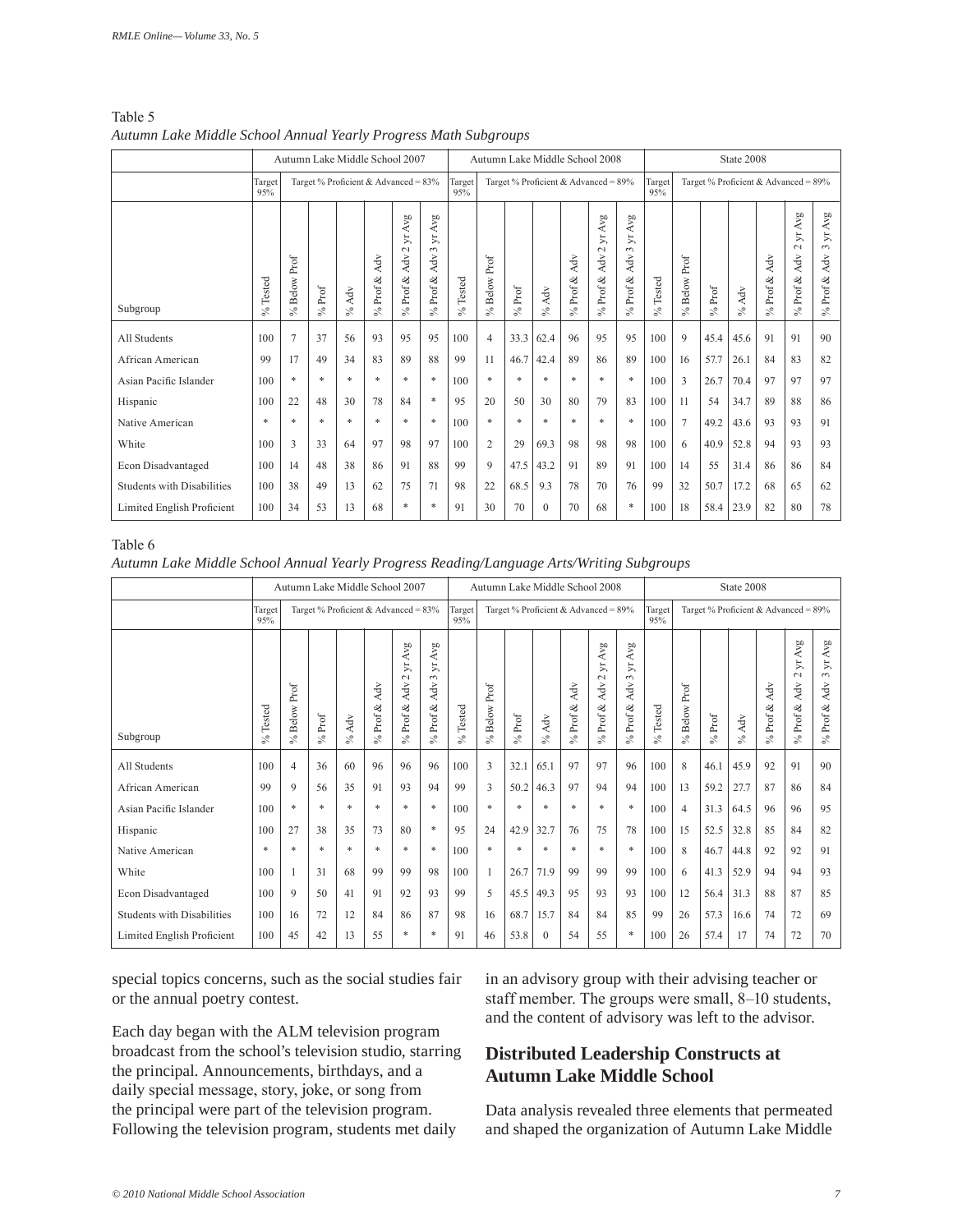School and include leadership practice, trust, and relationships. For purposes of these findings, the leadership practices are ways of "organizing the organization." How members own the management of the organization is the focus of the construct of organizational structure. Trust strengthens the construct of organizational culture. Where distributed leadership is a part of the culture, mutual trust is critical. Organizational affiliation is that construct based on positive relationships. Teachers, students, and parents who feel an affiliation to the school have a particular connection to the organization. Relationships are the foundation for this attachment.

### **Organizational Structure**

The way in which ALM operates stems from the philosophy that teacher groups should make the decisions regarding the structure of their group; that is, teachers determine schedules, the order in which classes are taught, and negotiate their planning time with the other members of the group. Within that structure, the only standardized units of time across the school are lunch and specific school-wide activities, such as pep rallies and homeroom. The principal asks that the teachers set aside one hour once a day to meet together as a team, but the meeting time is arranged by the team. The principal explained his role in the structure of the organization as the central repository of information.

I do not set the schedule. They decide about their schedule. They make every decision about what they purchase for their team. They come back to me and discuss it with me. They meet together once a day. They have two planning times and one of those times has to be set aside to meet together to discuss children's issues, whatever they need to discuss. All the decisions that govern what they do as a teacher … they do what they need to do. (Admin 1)

The administrators relied on the expertise of the teachers, believing that these in closest proximity to the students have the most accurate understanding of their students' needs and the best practices through which to meet these needs. Respondents perceived that the principal held expectations that quality teaching and learning would occur, that he would provide what was needed for this to occur, but had confidence in the teaching staff to deliver instruction. Teacher 6 articulated a typical response.

[The principal] has been extremely accommodating, and he's also been very flexible

and lets us have the independence that helps us to be creative and to enjoy our teaching as well. … He gives us all the tools we need to be successful and the freedom to run our programs in a successful way without intervening too much, but he's there if we need him.

The practice of teacher self-governance also extends to discipline. While issues of serious disciplinary infractions are sent to the main office, each team handles less serious issues and the consequences of those issues. Moreover, the team also handles informing the parents about the infraction and decision(s) regarding that infraction. The group rather than the individual teacher carries out discipline.

We try to take care of any disciplinary measures within the grade itself unless it is of such [magnitude] that it needs to go to the principal or assistant principal and then we, you know, then we quickly send it there. But, we try to resolve the situation within each grade level. And, then inform the assistant principal and the principal what we have done. (Teacher 1)

The way in which ALM is structured bears largely on the feeling of teacher empowerment and trust, constructs that will be subsequently discussed. Those teachers interviewed believe that the organizational structure ultimately contributes to increased student achievement.

So it's not a hierarchy type thing. I think that is the biggest, most important thing to understand. There's just so much jealousy that can occur if you make it that this one person makes the decisions. … And that's where [the principal] is so good. He doesn't make the decisions. … The only thing that we are told—*told* to do is when you'll have lunch and when you'll have activities. And what we want to do in between, well, it goes back to us. Of course, our test scores have shown that we can do that. (Teacher 5)

In general, teachers believe that this mode of operation reflects the practices of the leadership, without whom the structure would fail.

### **Organizational Culture**

All teachers interviewed were consistent in their belief that distributed leadership was successfully implemented in their organization. Shared goals and agreement of their greater purpose throughout the school community was at the heart of the work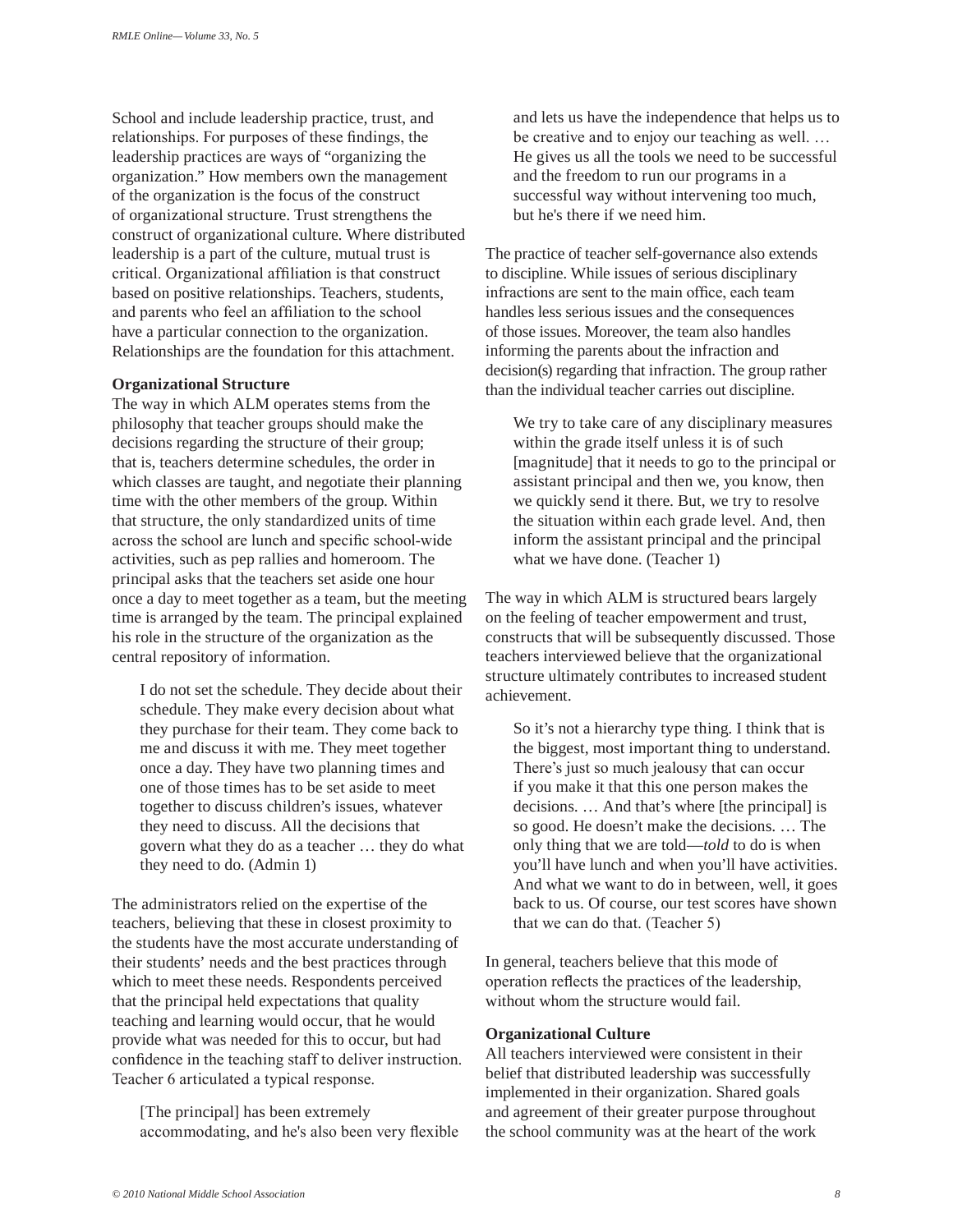of this school. Moreover, all teachers attributed the success of this leadership model to the practices of the principal. The ALM principal stated his leadership philosophy in terms of those with whom he works.

My philosophy is that I need to embrace, to put my arms around my faculty, for them to work as a team. Then the teachers need to embrace and put their arms around their students. As a result, that's working together. We go out into our community and our stakeholders and embrace them … working together for a common goal. (Admin 1)

Interestingly, the respondents in this study articulated this same philosophy in somewhat similar terms. When asked about his goals for his students, Teacher 8 responded,

 I feel like we are on the team and as team players we all want to achieve the same goal which is have the kids to be the individual and best student they can be and, by doing that, we're not only providing positives for the student, we're providing positives for the community. In return, it's a cycle that feeds right back into us because hopefully one day they'll be either sending kids here or providing opportunities for this school.

This response and others like it indicated that members of the ALM community felt a shared purpose for their work. All stakeholders in this organization were moving in the same direction.

The teachers perceived that a model of distribution worked well in their school because the principal was willing to relinquish power often reserved for the administration. When asked her opinion of how distributed leadership might work in other schools, one teacher observed,

You would have to have somebody who is willing to give up that power and empower the staff … [our principal] is just, I think he is a strong leader without being a power monger. He does it through relationships. I think a good leader has to be able to let go of all the power. I think his philosophy is that if he takes care of the teachers and the teachers have a good relationship, then we'll take care of the kids. (Teacher 3)

The concept of power was reiterated by a teacher also asked about the key to successful distributed leadership. She stated,

I believe it is dependent upon the administration. Some administrators, I don't believe, are willing to give up a lot of the power that they have … it's not about the power. It's about making each student feel they have the potential to do [what they are capable of]. A great strength of the administrator is that I can, right today, go in and say I think this needs to change and I'm asked why. It's not just, do it. I am quizzed so the understanding from my part is understood by administration. You know, in other systems, I could not have done what I've done here. (Teacher 1)

In addition to sharing power, teachers generally described their principal as fair and understanding. All teachers reported feeling supported by the administration, though this support was defined in different ways. Teacher 7 identified supports within the confines of the classroom by noting that "enough latitude to do your own thing" was given "as long as you understand the standards and are working toward them and helping the kids," support was given. Teacher 2 described the support in the more general terms of professional decision making.

[The principal] allows us to make decisions. Allows us to do what we need to do. He backs us 100%. You know, why would I go behind his back and do something without letting him know first? He'll listen to it first and give you his input on it, and then he'll let you go with it. Unless you're talking about doing something pretty crazy. He just takes care of us so well and backs us 100% all the time.

An organization where power is shared, where decisions are jointly made, and where teachers lead alongside the principal, can only occur within a climate of trust. Smylie and associates (2007) emphasized the importance of trust from a distributed leadership perspective when they found that the level of trust in an organization was related to how distributed leadership was perceived and how well it was accepted.

Teachers at ALM trusted that they would be "taken care of" by the principal. They believed that their voices were heard and that their opinions were valued by the administration. Teacher 7 spoke of the trust that the principal puts in the teachers in terms of "opportunity to teach"; that is, trust that the teachers will provide the instruction needed by the students,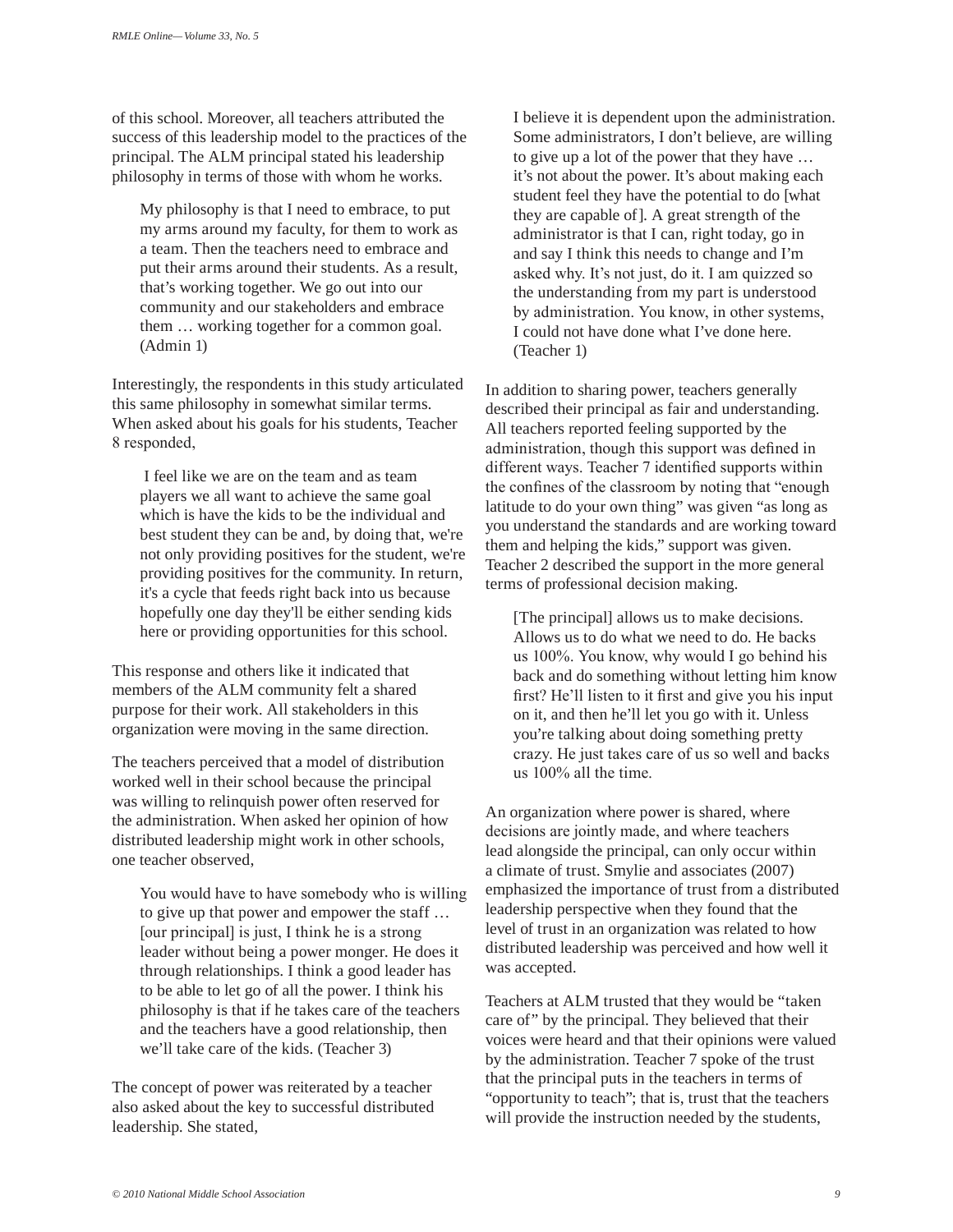trust that the teachers will act in a professional manner without the administration informing them how they should teach and act. The principal trusts that "the decisions that we make are all based on the best thing for the school," which forms a connection to the organization, because "when you have a part of anything, you have a buy in and you feel that you have helped to make whatever it is be that way." (Teacher 1)

The teachers who participated in the interviews generally agreed that their school was not a perfect place. However, because of the level of trust that existed, when disagreements arose or problems surfaced, they didn't "have a fearful feeling of things" because there was such "a strong sense of ownership in what we do and pride in what we do … so, for the most part, we work together and support each other." (Teacher 2)

From his perspective, the principal stated that trust in the organization eases any concerns he might have about the students. He explained,

I'm not one of those principals who says that the children are the most important thing to me. I don't have to say that because they are the most important thing to my teachers. I trust that [the students] are taken care of. I feel secure about that. The kids know that I am there for them. But I don't have to worry about them being taken care of or them not getting what they need, because I am sure that is happening in the classroom. But I have to take care of my teachers.

This reciprocal relationship of trust and professionalism permeates the ALM organization. While agreeing that many of their students needed extra care, both academically and socially, as well as admitting that many parents of these same students faced daily challenging circumstances, teachers expressed satisfaction in their work. When asked to characterize their work environment, responses included "we like to be here," "great place to work," "awesome place," and "in other systems, I could not have done what I've done here." Teacher 5 summarized the connection between the organization, the leadership, the teachers, and the children.

We spend a great deal of time together. Our grade level teams spend a great deal of time together. [The principal] gives us things on our birthdays. At faculty meetings, he's playing games with us. We laugh a lot. He's a good person to make us feel good. In turn, when we

feel good, we're going to go back to our teams feeling good. Then that trickles down to the kids. When you have a group of happy people, you sure are going to treat those kids different.

### **Organizational Affiliation**

The heart of distributed leadership practice at ALM rests in the relationships that are built throughout the school community. The teachers at ALM perceive that they are cared for; in turn, they make caring for the students a priority. As Teacher 4 explained,

[The principal] cares about the teachers and then expects the teachers to take care of the kids. A leader that builds relationships, who truly cares about his teachers that makes the workplace fun, and you want to be there.

Teacher 4 further explained that the unwritten philosophy that permeates the school is that rules will be followed if relationships come first. This teacher shared that there is discussion among teachers at other schools that ALM is different from most schools.

You hear a lot of times about the difference between our school and other schools … those principals have come into those schools and said, 'I'm the boss. Do what I say or you're out of here. And we're going to improve test scores.' And they do it by threats. I think our success is that we haven't done it by threats. We don't threaten people. It's done by relationships. … If I just come in and throw out a bunch of rules, they're going to rebel. Teachers are going to rebel against the leader. Students are going to rebel against the teachers. But if I come in and build that relationship and show I care, they're going to follow because they have that relationship. They're going to want to succeed because of that relationship. I'd say that's the key to leadership and teaching and effectiveness.

The principal further explained,

If you don't have a good relationship with somebody, you're not going to get the best out of them. You're not going to get the best out of a middle school kid. If a middle school kid doesn't like the teacher they're working with, which I stress daily, they won't work. They've got to feel good about who they are working with. If somebody doesn't build me up, I'm not going to do my best. So, it's about relationships.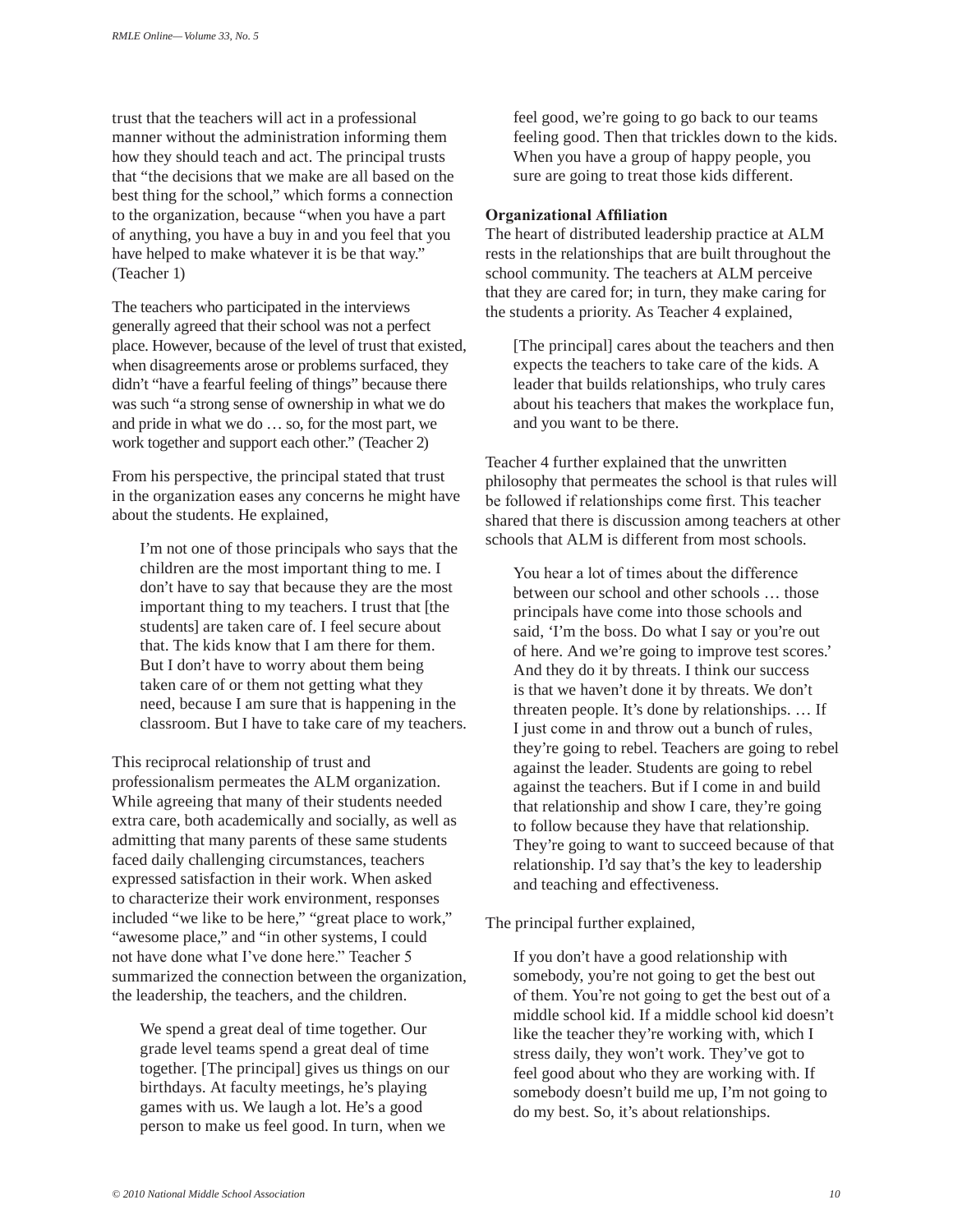The importance of relationships is a cornerstone of distributed leadership (Gronn, 2002; Harris, 2005). Within the social context of the organization and the connections of the participants, the construction of knowledge and the demonstration of leadership occur. Positive relationship building is a result of social interactions and mutual influence. As participants build these relationships, they naturally feel empowered to make decisions and step up to leadership roles.

The teachers at ALM reported that the principal holds high expectations for them. Several teachers noted that they are "responsible" for decisions, for student achievement, for classroom management, and for meeting the state standards in their discipline. However, the teachers reported that with that responsibility comes empowerment. Overwhelmingly, teachers at Autumn Lake repeated that they were empowered to make decisions that they believed were in the best interest of the child.

While teachers perceived that they were allowed to make decisions, most believed that these decisions were not made in isolation, referring to the process for decision making as a group effort. Moreover, teachers believed that their input was not only sought out but also valued by the school leadership. The organizational structure of the school, combined with the leadership philosophy of the principal, gave teachers permission to lead.

What happens in this school is that [the principal] puts it to the teachers to be in control of management. We develop our own schedule. We handle our own discipline. We make school wide decisions. If there is an amount of money to spend, we are brought in to the decision. (Teacher 4)

This method of operating the school organization instills a confidence in the teachers. In addition, teachers begin to feel ownership in the success or failure of that organization. One teacher noted that the process of empowerment was a circular one that ultimately benefitted the school as a whole.

The principal has basically given the teachers the responsibility of 'what works well for you and the students.' If the students are happy, basically, the teachers are happy. So it filters down from top to bottom. The principal, basically says to us, 'do what's best. Keep the students happy.' And he does what's best to make sure that we are happy and informed. (Teacher 1)

The sense of empowerment at ALM goes beyond decision making. Teachers feel a sense of ownership in the school's success. This ownership then extends to "pitching in" when tasks need to be completed. In the midst of preparing a self-assessment for an impending accreditation visit, one teacher provided an example of confidence in taking a leadership role.

Just this morning I finished a thing for our [accreditation visit], because we have to update it often. I'm not even the chair of that committee at all, but something needed to be done. So I grabbed it, took it, and got it done. It needed to be done. I have a little more time than the others, so why not? (Teacher 2)

Teachers and administrators extended the idea of taking ownership for success to include all stakeholders. Respondents in this study realized that reaching out to parents and community was an integral part of improving their school. The assistant principal explained this way of thinking when asked what made the teachers at ALM effective.

Number one I think you have to like kids and you have to have their interest at heart. You have to be a caring individual and realize that they all come from different backgrounds, different socioeconomic levels, and you've got to be able to reach outside of school into the community to let the community know that you care. … We require the teachers to do at least two home visits a year. They have to make positive phone calls every week. That helps to have a rapport with people in the community.

The desire and ability to work in this way is an organizational ethos established by the principal. Teacher 2 explains that the feeling of empowerment embraced by the faculty and staff is due to teachers

Having a leader who is very understanding, very supportive of the staff, and who allows you to make decisions, right or wrong. He is able to come back and help you if you make a wrong decision. Someone who is open, very willing to talk [about decisions made], and will let you do what you gotta do.

Teachers repeatedly responded that they felt empowered, because they were allowed to take risks. Teachers were confident in trying new instructional methods or organizing work groups because they knew if the method or work group did not succeed,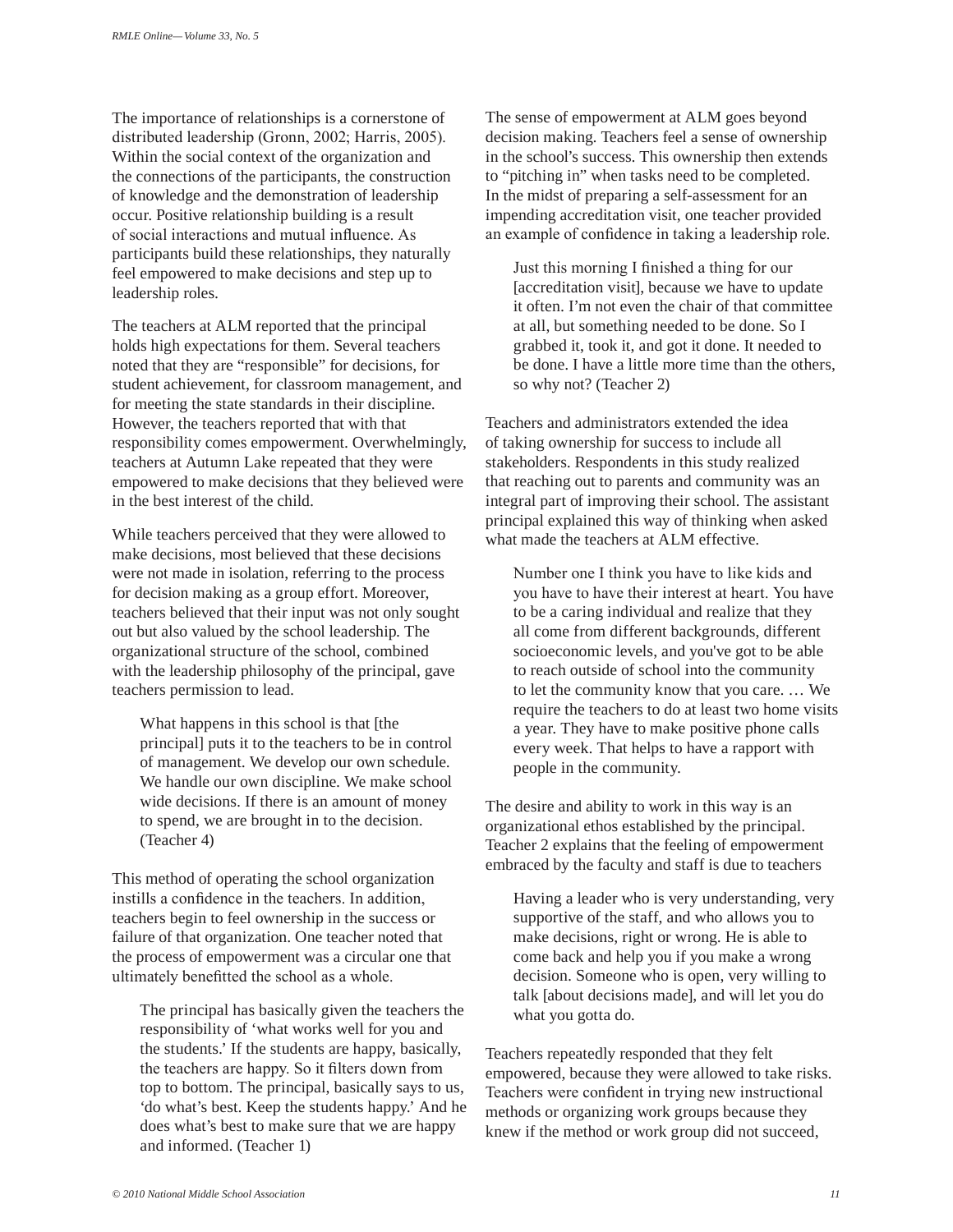the principal would be open to processing the outcomes both to learn from the experience and to discuss options for the future. This feeling of safety was both a comfort and a motivator as teachers searched for ways to improve student achievement.

### **Conclusion**

Interviews with the two administrators at ALM and with approximately 25% of the faculty provided a portrait of a middle school organization where leadership was successfully shared. Leadership practices supported the structure of the organization, for example, the manner in which schedules were constructed and planning times occurred. Middle school specific structures such as team meetings and student advisory were a part of this construct. A critical element of leadership practices as support for the organization was the deference to the expertise of the teacher in knowing what was in the best interest of the child. ALM was an organization built on trust. Mutual trust between the administration, the faculty, the students, the parents, and the community strengthened the organizational culture. The shared goals of increasing student achievement were viewed as not only the purpose of the organization but the responsibility of its members. Finally, strong positive

relationships were the foundation for organizational affiliation. Relationships reinforced the collegial atmosphere. Teachers felt empowered to lead, to improve, and to make a difference in the lives of the students and each other. This, in turn, increased their confidence and satisfaction in their work.

Based on these findings a model for distributed leadership was constructed. This model provides a graphic representation of the three elements that are necessary pre-conditions to distributed leadership; the constructs in the organization, which emanate from the pre-conditions; and the organizational outcomes that result.

## **A Model of Distributed Leadership in a Middle School**

This research focused on one middle school in a southeastern state; therefore, broad generalizations should be approached with caution. However, an examination of this school can provide guidance to other middle schools as distributed leadership is considered. A visual model of distributed leadership as it might work at the middle school level is helpful in looking at the broader aspects of the organization (see Figure 1).



*Figure 1.* A Model of Distributed Leadership for Middle Schools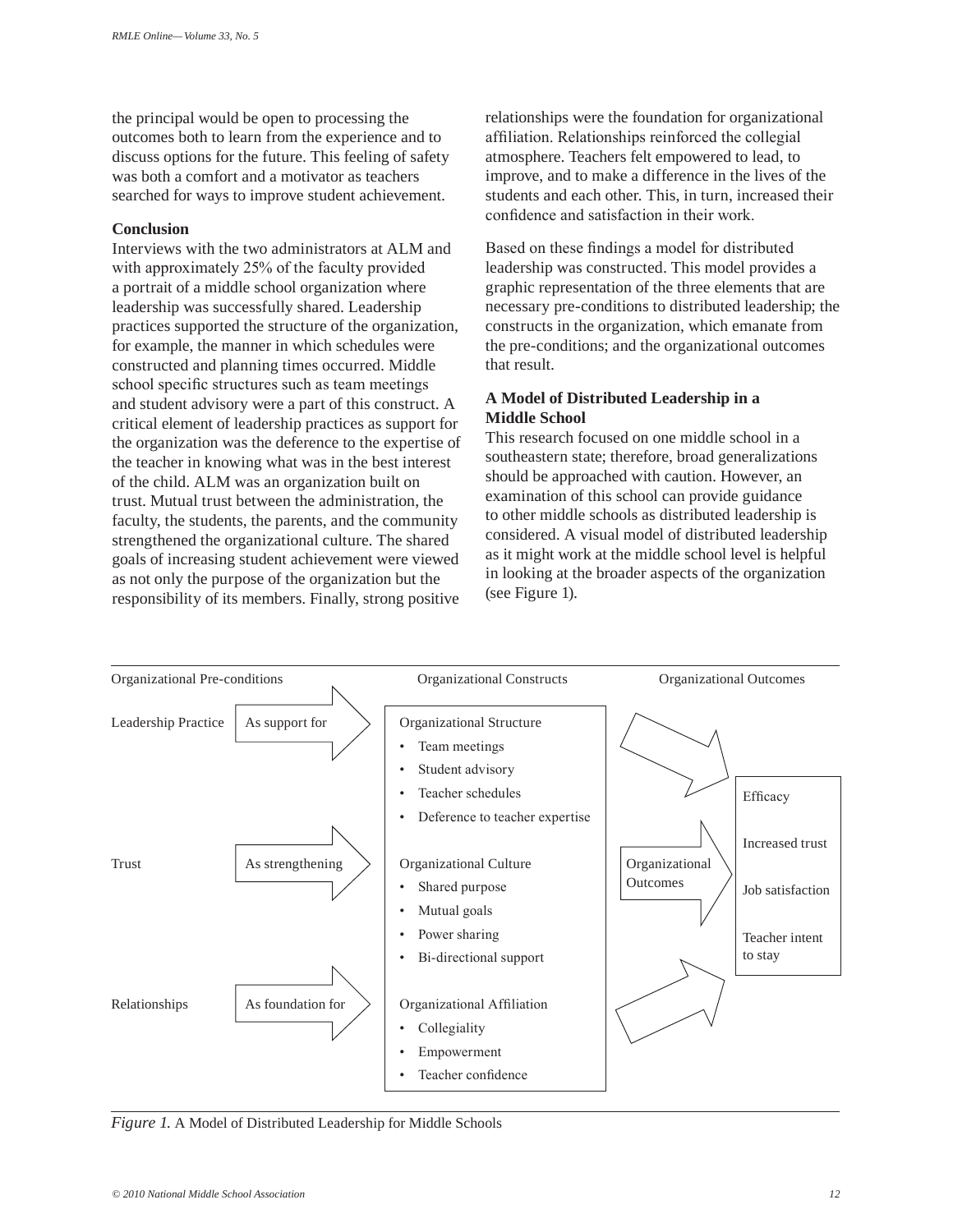While Copland's (2003) research noted three preconditions for distributed leadership, including a collaborative culture, a consensus about the organization's problems, and expertise regarding teaching and learning, this research also found pre-conditions were necessary. The perspective of pre-conditions in this study emanated from a somewhat broader view point. The conditions found at ALM that were the basis for successful distributed leadership included:

- Leadership practices, which supported the organizational structure.
- An atmosphere of trust which strengthened the organizational culture.
- Positive relationships, which were a foundation for organizational affiliation.

Leadership practices at ALM deferred to the expertise of those closest to the students. When decisions were made regarding teacher schedules, the time of team meetings, content of advisory, the administration deferred to the teachers. Their expertise regarding teaching and learning, based on the needs of the students, became the priority, rather than the expertise deferred to the role and title of the principal. The school actually ran on several schedules, each set by the teachers in the grade levels. The principal, at the organizational level, only mandated the time of lunch, around which each grade level team worked the schedule that best met the needs of the students. In addition, the teachers negotiated alterations to this schedule based on evolving needs of instruction, individually or as a whole. If a science teacher needed extra time for a lab experiment, time might be negotiated with the social studies teacher to "repay" the time on another day.

This method of structuring the organization was possible because of the level of trust that existed within the organizational culture. The goals and objectives of ALM were clear. The administrators and teachers embraced a shared purpose—to center their daily practice on the children within their care. All stakeholders in the organization worked to improve the academic achievement of the students at ALM. At times, this work took place within the classroom. At other times, meeting the needs of the children took place within the community, through either home visits or embracing community partners to solicit support for the work at ALM.

This like-mindedness was possible because of the relationships that had been built at ALM. The principal stated that if he took care of the teachers, the teachers would take care of the students. There was mutual support for each other in an atmosphere in which informed risks were taken, then celebrated, if successful, or dissected, if not successful. Working in a organization in which teachers were encouraged to be creative, collaboration was expected, and challenges were shared promoted a sense of selfconfidence in teachers. Respondents interviewed for this study were confident in their abilities to find ways to meet the needs of every child in the school, perhaps not easily or immediately, but they were certain in their beliefs that it was possible.

These findings suggest a model in which necessary pre-conditions for successful distributed leadership include a strong collaborative leader who practices shared decision making; a culture where trust permeates the organization; and continuous building of strong, positive relationships. These pre-conditions work through the organizational structure, culture, and affiliation to provide a system in which distributed leadership can flourish. Outcomes from this organization are a greater sense of teacher efficacy in their abilities to meet the needs of students, an increased level of trust among all stakeholders, and greater job satisfaction for teachers and administrators. This, in turn, leads to a loyalty to the organization, one in which all members feels ownership, thus increasing the teacher's intent to stay in the organization.

This model of distributed leadership is framed within the middle school concept. As part of the emphasis on collegiality and a climate of trust and strong relationships, the members of the organization negotiate meanings and understandings. These members become empowered through their social participation in the organization. Members report assisting each other when help is needed whether or not they are officially designated in the role. Team meetings, leadership meetings, and advisory are all vehicles for social participation where members of the organization gain knowledge and are empowered through their interaction with each other. Beyond meetings, respondents indicated that their social participation extends beyond the classroom to social gatherings where the members are congenial and comfortable with their colleagues on a more informal basis. In an organization such as this, leadership trust in the members and strong relationships with them begets more leaders. This culture of trust and relationships emanates from the interactions of the members.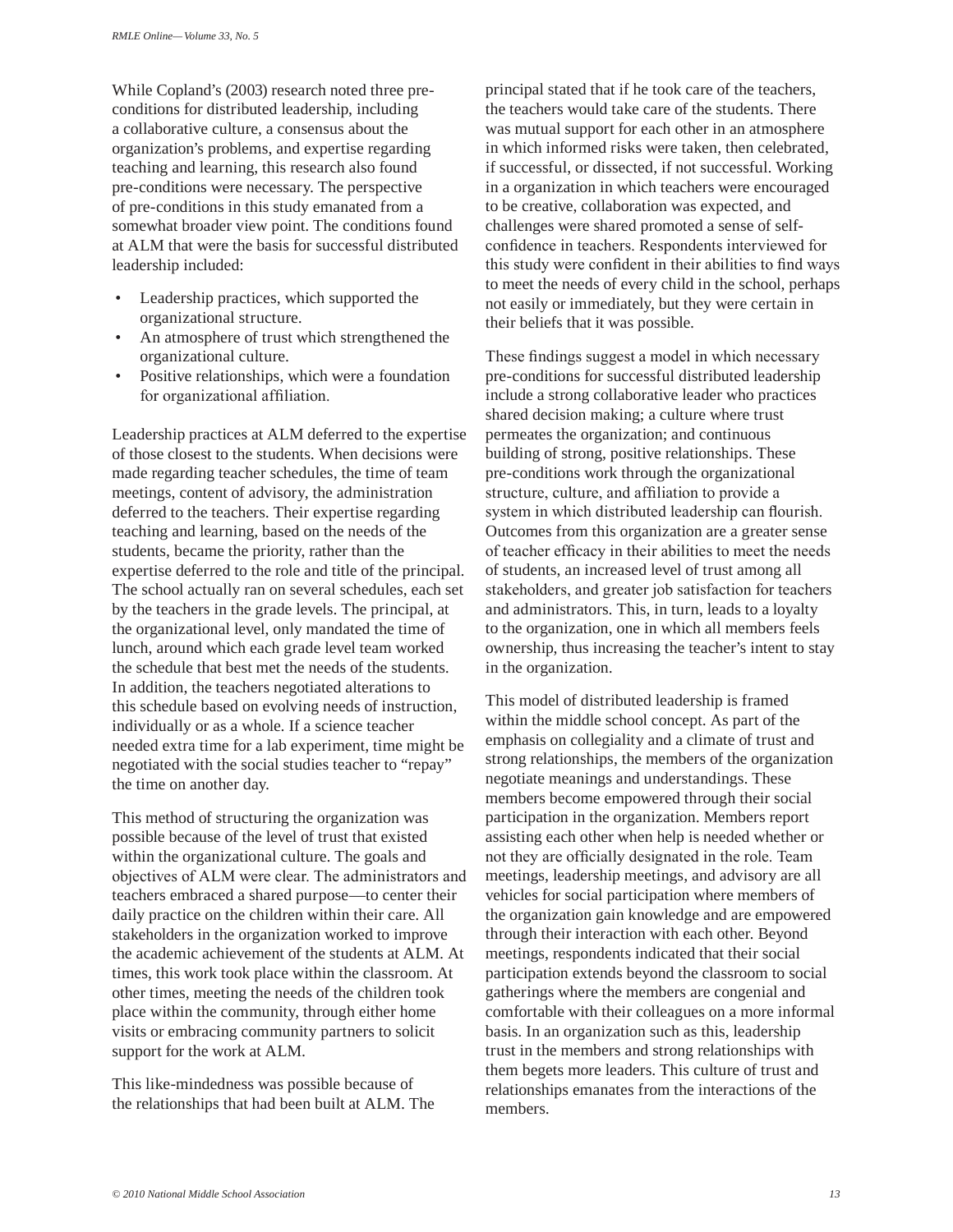The members also learn through communicating with other members and through participation in activities with the organization's members. The shared goals and purposes of the organization enhance this communication, thus strengthening the affiliation of the members to the organization. Power sharing and the leadership practices of the courageous collaborative leader (National Middle School Association, 2003, 2010) enable the organizational outcomes of increased trust, teacher self-efficacy, and intent to stay in the organization.

### **Discussion**

Harris (2005) noted that leadership "resides in the human potential available to be released in an organization" (p. 256). Those placed in positions of leadership require three elements for success: the desire to lead others, the skills necessary to lead others, and the opportunity to be in a position to lead. By affording a wide span of possibilities for leadership at Autumn Lake Middle School, the principal afforded those who might not be deemed leaders in other school settings the opportunity to develop leadership skills. Working in the ALM culture, where leaders are nurtured, enhanced the desire to lead, giving rise to an organizational structure committed to valuing the expertise of the individual, rather than an assigned and formal title. Moreover, empowering teachers with the opportunity to lead increases self-efficacy and promotes a greater desire to serve the organization.

Developing leadership through providing opportunities, developing skills, and enhancing the desire to lead also engenders a joint responsibility for the purpose of the organization. ALM personnel who participated in this study shared common goals of student achievement and school excellence. An observed corollary to the commitment to the shared goals was a fierce loyalty to the organization. Moreover, all of these elements solidified a fidelity to the culture and structure of the school, which will likely sustain should the school leader leave the organization.

The work of others (Spillane, 2004; Timperley, 2005) examined how leadership is distributed; this case focuses on resulting implications for organization. Findings from this study bring to light those organizational elements necessary for distributed leadership to work successfully. In addition, this research also draws attention to those organizational outcomes likely found in schools that follow distributed leadership.

*This We Believe* (National Middle School Association, 2003, 2010) focuses on trust and relationships between high-quality teachers and adolescents. Successful schools are organized so that teams of teachers and small learning communities can foster such relationships. However, seminal middle school literature such as *Turning Points: Preparing American Youth for the 21st Century* (Carnegie Council on Adolescent Development, 1989) and the *National Forum Vision Statement* (National Forum to Accelerate Middle-Grades Reform, 2003) fail to address a critical part of these relationships and the element of trust; that is, the relationship between the school leader and the teachers. This research, as manifested in the model, notes that trust and collegiality at the principal or teacher level is equally important.

A final discussion focuses on student outcomes in a school where distributed leadership is practiced. Organizational outcomes as a result of distributed leadership found in this case study include teacher efficacy, trust, job satisfaction, and teacher intent to stay. Previous research has linked these constructs to increased student achievement (Bryk & Schneider, 2002; Goddard, 2001; Hoy & Miskel, 2008; Leithwood & McAdie, 2007; Seghers, Kirby, & Meza, 1997; Shann, 1998; Wahlstrom & Louis, 2008).

While a direct link from distributed leadership to increased student achievement cannot be made, findings from this study allow a distal link to be made with confidence. Test scores at ALM indicate that students are achieving from year to year, including achievement of all subgroups, as indicated by the AYP scores reported in Tables 5 and 6. Therefore, while a definite case cannot be made that distributed leadership leads to increased student achievement, the findings from this study warrant future research to study the possibility of this link further.

The model for distributed leadership outlined here should be further tested to determine its applicability to other middle schools as well as elementary and secondary schools. Replication of the model at all levels should be tested to inform middle schools about the usefulness in light of school improvement models and fidelity to the middle school concept. The empirical evidence of the success of distributed leadership at Autumn Lake Middle School will serve to expand our discussions of the art of leadership as a collective effort.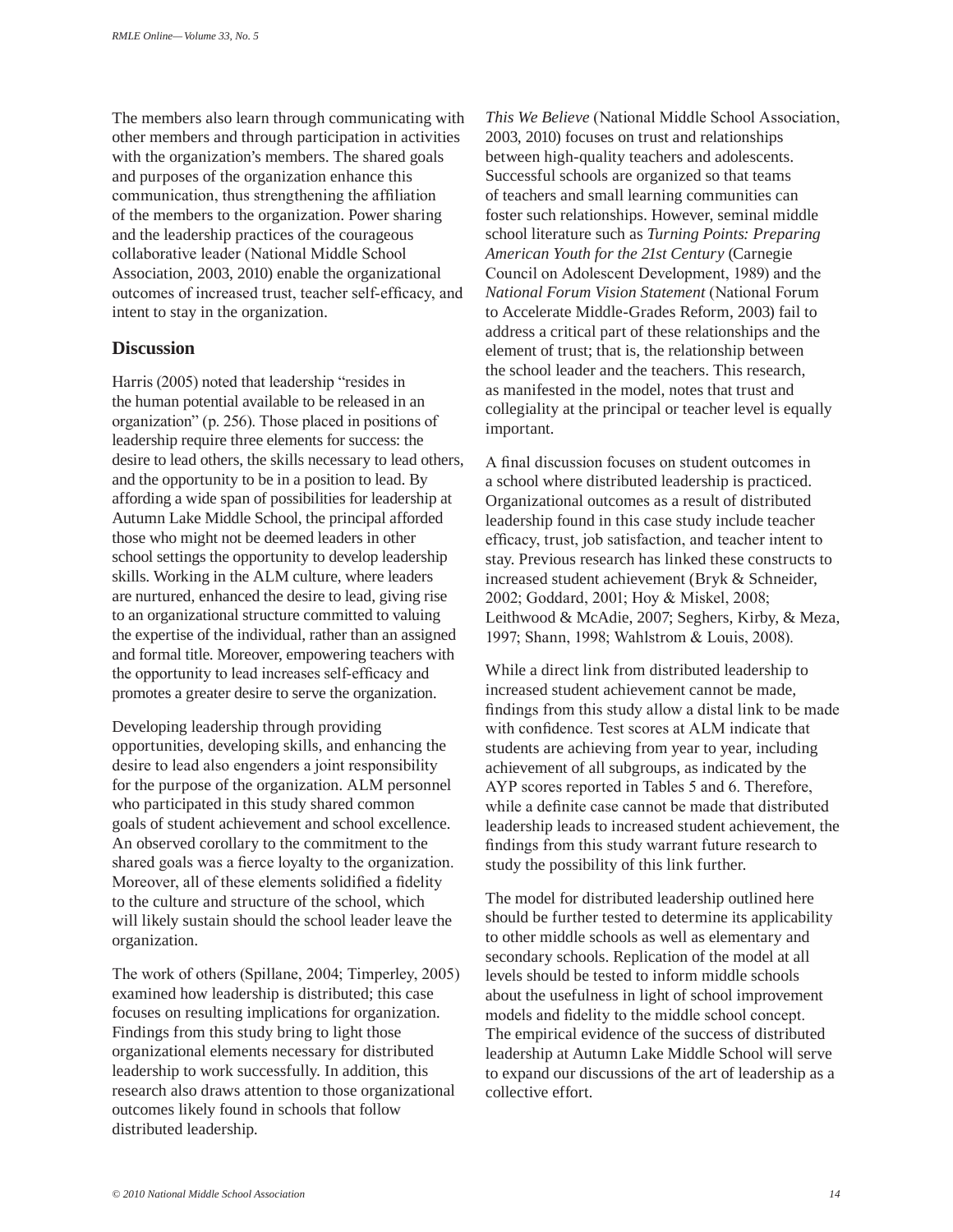# **References**

- Bennett, N., Wise, C., Woods, P., & Harvey, J. (2003). *Distributed leadership*. Oxford, UK: National College for School Leadership.
- Blasé, J., & Blasé, J. (1999). Implementation of shared governance for instructional improvement: Principals' perspectives. *Journal of Educational Administration, 37*, 476–500.
- Bryk, A. S., & Schneider, B. (2002). *Trust in schools.* New York: Russell Sage Foundation.
- Carnegie Council on Adolescent Development. (1989). *Turning points: Preparing American youth for the 21st century.* New York: Carnegie Corporation.
- Copland, M. A. (2003). Leadership of inquiry: Building and sustaining capacity for school improvement. *Educational Evaluation and Policy Analysis, 25*(4), 375–395.
- Crowther, F., Kaagan, S. S., Ferguson, M., & Hann, L. (2002). *Developing teacher leaders: How teacher leadership enhances school success.*  Thousand Oaks, CA: Corwin Press.
- Doyle, L. (2004). Leadership for community building: Changing how we think and act. *Clearing House, 77*(5), 196–199.
- Fox, J. L. (2007). *Organizational metaphors in an exceptional middle school.* Unpublished manuscript.
- Goddard, R. D. (2001). Collective efficacy: A neglected construct in the study of schools and student achievement. *Journal of Educational Psychology, 93*(3), 467–476.
- Gonzales, E., & Short, P. M. (1996). The relationship of teacher empowerment and principal power bases. *Journal of Instructional Psychology, 23*(3), 210–215.
- Gronn, P. (1996). From transactions to transformations: A new world order in the study of leadership? *Educational Management & Administration, 24*(1), 7–30.
- Halverson, R. (2006, August). *A distributed leadership perspective on how leaders use artifacts to create professional community in schools* (WCER Working Paper No. 2006–4). Madison: University of Wisconsin–Madison, Wisconsin Center for Education Research. Retrieved January 3, 2009, from http://www. wcer.wisc.edu/publications/workingPapers/ papers.php
- Harris, A. (2005). Leading or misleading? Distributed leadership and school improvement. *Journal of Curriculum Studies, 37*(3), 255–265.
- Hartley, D. (2007). The emergence of distributed leadership in education: Why now? *British Journal of Educational Studies, 55*(2), 202–214.
- Hoy, W. K., & Miskel, C. G. (2008). *Educational administration: Theory, research, and practice.* New York: McGraw-Hill.
- Hoy, W. K., Smith, P. A., & Sweetland, S. R. (2002). The development of the Organizational Climate Index for high schools: Its measure and relationship to faculty trust. *The High School Journal, 86*(2), 38–49.
- Jackson, A. W., & Davis, G. A. (2000). *Turning Points 2000: Educating adolescents in the 21st century.* New York: Teachers College Press.
- Leithwood, K., & McAdie, P. (2007). Teacher working conditions that matter. *Education Canada, 47*(2), 42–45.
- Lightfoot, S. L. (1986). On goodness of schools: Themes of empowerment. *Peabody Journal of Education, 63*(2), 9–28.
- MacBeath, J. (2005). Leadership as distributed: A matter of practice. *School Leadership and Management, 25*(4), 349–366.
- National Middle School Association. (2003). *This we believe: Successful schools for young adolescents.* Westerville, OH: Author.
- National Middle School Association. (2010). *This we believe: Key to educating young adolescents.* Westerville, OH: Author.
- National Forum to Accelerate Middle-Grades Reform. (2003). *Vision statement.* Newton, MA: Education Development Center. Retrieved July 30, 2009, from http://www.mgforum.org/ AbouttheForum/OurVisionStatement/tabid/99/ Default.aspx
- Rice, E. M., & Schneider, G. T. (1994). A decade of teacher empowerment: An empirical analysis of teacher involvement in decision making, 1980– 1991. *Journal of Educational Administration, 32*(1), 43–58.
- Rinehart, J. S., & Short, P. M. (1994). Job satisfaction and empowerment among teacher leaders, reading recovery teachers and regular classroom teachers. *Education, 114*, 570–580.
- Rinehart, J. S., Short, P. M., Short, R. J., & Eckley, M. (1998). Teacher empowerment and principal leadership: Understanding the influence process. *Educational Administration Quarterly, 34*(1), 608–630.
- Seghers, M. M., Kirby, P. C., & Meza, J. (1997). More evidence for the implementation of middle level practices. *NASSP Bulletin, 81*, 99–107.